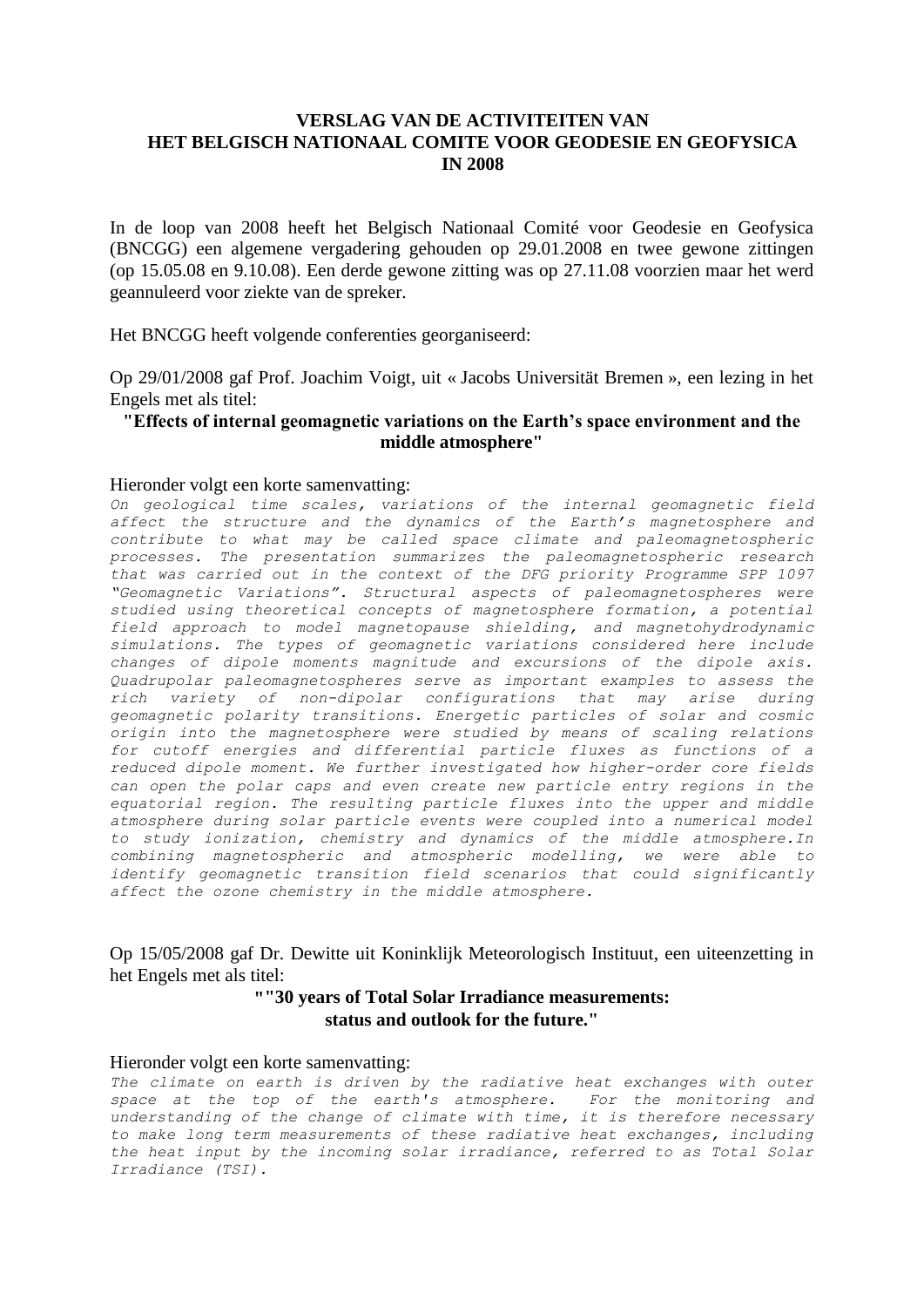*Useable TSI measurements from space exist since the launch of Nimbus 7 in 1978. Our institute has made important contributions to these measurements with a first instrument on Spacelab in 1983, six space shuttle flights of the SOLCON instrument from 1992 to 2003, the SOVA instrument on the EUropean REtrievable CArrier (EURECA) in 1992-1993, the DIARAD/VIRGO instrument on SOHO since 1996, and recently the DIARAD/SOVIM instrument on the International Space Station. Currently we are preparing the SOVAP instrument for launch on the PICARD satellite in 2009.*

*The variations of the TSI with time are the most relevant for climate change on earth. The TSI measurements cover 2.5 11 year solar cycles, indicating a variation of the order of 1 W/m² in phase with the solar activity, and causing weak temperature variations of the order of 0.1 °C to 0.2 °C on earth. There exists some controversy whether on top of this cyclic 11 year variation, there exists a decadal long term variation of the TSI, which would have a stronger climate change impact. Recently we were able to demonstrate that for the last solar cycle 23 there exists no such long term variation. This milestone result was obtained thanks to our DIARAD/VIRGO instrument which covered the entire cycle 23 with unprecedented stability, and thanks to the objective analysis of all other available TSI measurements.*

*The original intent of the TSI measurements was to measure the mean value of the TSI, referred to as the Solar Constant. Ironically, after 30 years of TSI measurements, we still have a relatively large uncertainty on the value of the solar constant, particularly after the launch of the TIM instrument on SORCE in 2003. We plan to finally determine the value of the solar constant by comparing our retrieved Sova 1 radiometer with a reference cryogenic radiometer.*

*Although there appears to be no long term decadal TSI variation during the recent 11 year solar cycles, there are strong indications that such a long term TSI variation did exist between the Maunder minimum corresponding to the little ice age around 1700, and the modern solar maximum conditions. With the PICARD project which is currently in preparation we will try to have an indirect reconstruction of these long term TSI variation trough a correlation with solar diameter variations.*

*Finally, the SOVAP instrument on PICARD will contain a Bolometric Oscillation Sensor (BOS), which will resolve TSI variations at time scales smaller than those of the solar p mode variations. The BOS is developed in collaboration with the Royal Observatory of Belgium.* 

Op 9/10/2008 gaf Prof. Jean-Pascal van Ypersele, uit UCL en vice-chair van IPCC, een uiteenzetting in het Engels met als titel:

## **"Climate change: The last IPCC (Intergovernmental Panel on Climate Change) report and new developments."**

Hieronder volgt een korte samenvatting: *Key messages :*

- *Climate change is happening now, mostly as a result of greenhouse gases (GHG) from human activities;*
- *Impacts will be important, with most damages in developing countries, but developed countries will be affected too;*